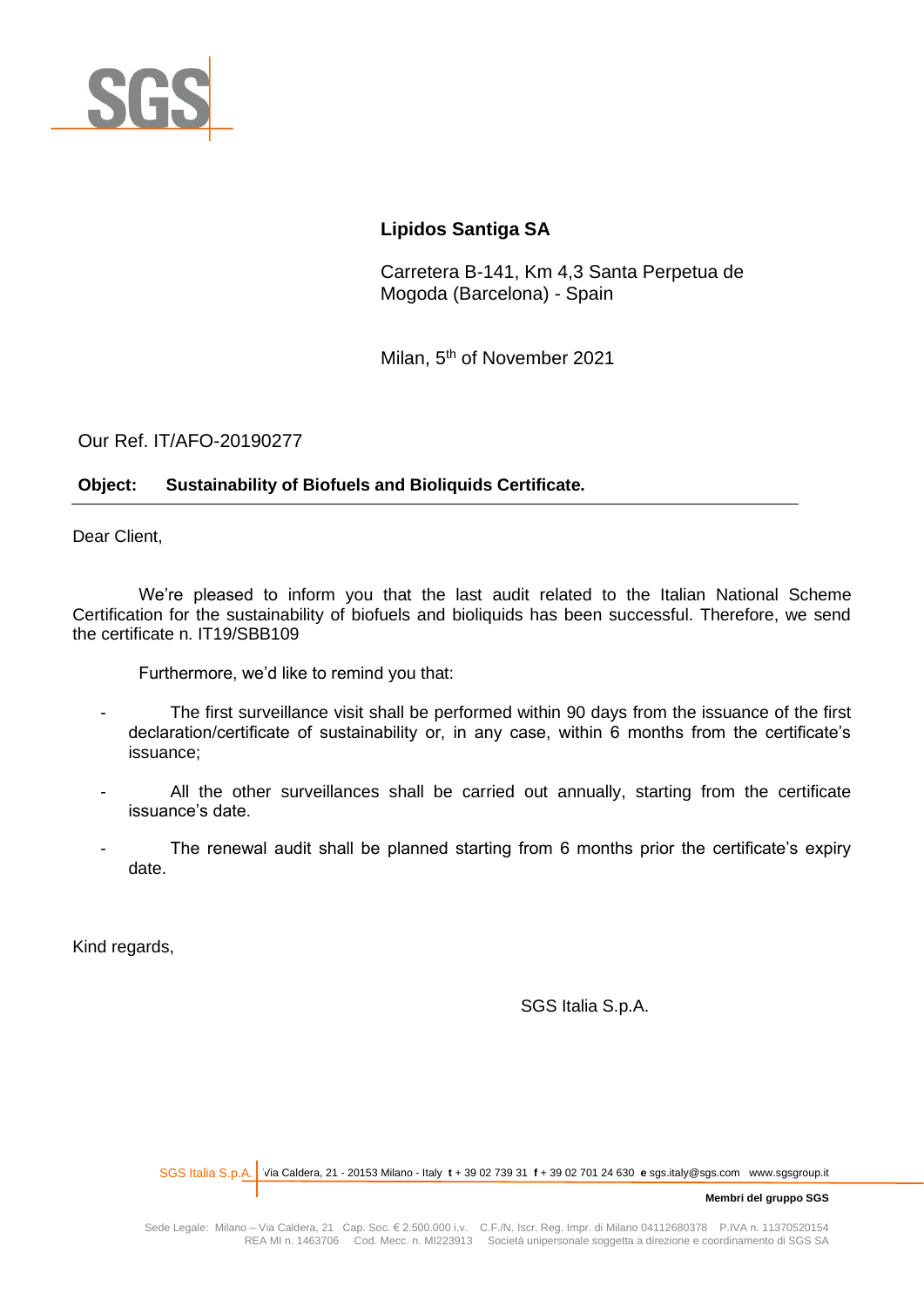

# Certificato di conformità IT19/SBB109

Si certifica che il prodotto sotto riportato è risultato conforme all'oggetto di certificazione

**RICHIEDENTE:** 

# **Lipidos Santiga SA**

Head quarter and operational unit Carretera B-141, Km 4.3 Santa Perpetua de Mogoda. **Barcelona - Spain** 

# **OGGETTO DELLA CERTIFICAZIONE:**

Valutare la conformità a fronte del Sistema Nazionale di Certificazione della Sostenibilità dei Biocarburanti e dei Bioliquidi

**CERTIFICATION SCOPE:** 

Point of origin **Treatment plant for waste/residues Trader with storage** 

La presente certificazione di prodotto finalizzata alla produzione di biocarburanti e bioliquidi si intende riferita al Sistema Nazionale di Certificazione istituito con Decreto 14 Novembre 2019 e s.m.i.

Certificazione rilasciata in conformità al regolamento Tecnico ACCREDIA RT-31 in vigore

Data rilascio certificato prima emissione / Date of certificate first issuance\*: 28/11/2019 Data ultima verifica / Date of last audit\*: 20/10/2021 Data rilascio Certificato / Certificate Issue Date\*: 03/11/2021 Data scadenza Certificato / Certificate Expiry Date\*: 13/10/2024

\*Format date: dd/mm/yyyy

La validità del presente certificato è subordinata all'esito soddisfacente dell'attività di sorveglianza periodica (i dettagli sui requisiti normativi di riferimento, sul campo di applicazione e sui siti di stoccaggio/tolling se presenti, sono descritti nelle pagine allegate - il cui nº è sotto riportato - che sono da ritenersi parte integrante del presente certificato)

> Autorizzato da / Authorised by Paola Santarelli

> > Pagina 2 di 4

 $\mathcal{U}$ 

SGS ITALIA S.p.A. Via Caldera, 21 20153 MILANO - Italy t + 39 02 73 93 1 f +39 02 70 10 94 89 www.sgs.com



This document is a Web version of SGS certificate for electronic use exclusively. It shall only be available by clicking on SGS Certification Mark which has been posted on Your website. It shall not be printed in anyway. This document is copyright protected. No content or appearance may be reproduced without the express written permission of SGS. Any misuse, alteration, forgery or falsification is unlawful.

GGI



IT/AFO-20190277

0015 B

u MLA EA per g<br>editamento SGQ, SGA<br>GHG, LAB, LAT, PTP<br>IAF per gli<br>editamento SGQ, SGA,<br>e PRS e di MRA IL<br>mi di accreditament^<br>ISP e PTP Membro di MLA EA

editation schemes MLA<br>PRS, INSP, GHG, TL, CL,<br>of IAF MLA for the accurace<br>mes QMS, EMS, ISMS, FSP<br>PRS and of ILAC MRA<br>ditation schemes TL,<br>and PTP uon<br>PRD ML.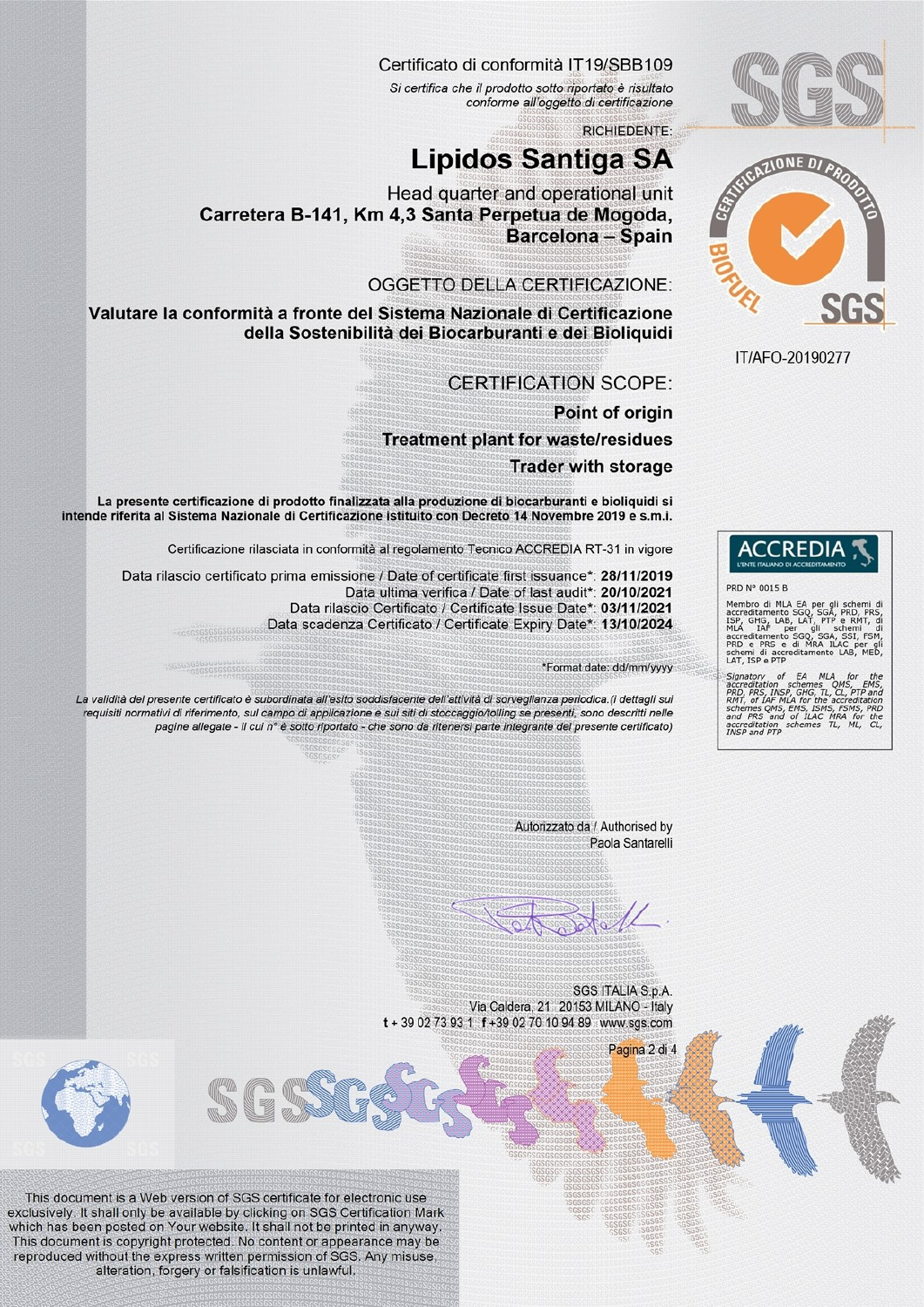

## Rif. commessa SGS ITALIA S.p.A. n./Contract N.: **IT/AFO-20190277** Ragione Sociale/Company name: **Lipidos Santiga SA** N. Cert. dell'Organizzazione/Certificate N.: **IT19/SBB109** Aggiornato al/Last Revision: **03/11/2021**

# *CAMPO DI APPLICAZIONE / AREA OF APPLICATION*

### *Attività in certificazione NIS / Activities under INS*

Point of origin, Treatment plant for waste/residues, Trader with storage

### *Prodotti trattati relativamente allo scopo di certificazione / Materials handled under INS scopes:*

Point of Origin

| Prodotti in ingresso /<br><b>Input Materials</b> | Prodotti in uscita /<br><b>Output Materials</b> | Prodotti in<br>uscita / Output<br>Materials $(1)$ | Rifiuti in uscita<br>Waste in<br>output <sup>(2)</sup> | Rifiuti in uscita<br>Waste in<br>$output^{(3)}$ | Sottoprodotti /<br>$By$ -products <sup>(4)</sup> |
|--------------------------------------------------|-------------------------------------------------|---------------------------------------------------|--------------------------------------------------------|-------------------------------------------------|--------------------------------------------------|
| Point of origin                                  | Soapstock                                       | Part A, lett. d                                   | 020304                                                 | n.a.                                            | n.a.                                             |
| Point of origin                                  | Spent bleaching earth (SBE)                     | Part A, lett. d                                   | 020301                                                 | n.a.                                            | n.a.                                             |

#### Treatment plant for waste/residues

| Prodotti in ingresso /<br>Input Materials | Prodotti in uscita /<br><b>Output Materials</b> | Prodotti in<br>uscita / Output<br>Materials $(1)$ | Rifiuti in uscita<br>Waste in<br>output <sup>(2)</sup> | Rifiuti in uscita<br>/ Waste in<br>$output^{(3)}$ | Sottoprodotti /<br>$By$ -products <sup><math>(4)</math></sup> |
|-------------------------------------------|-------------------------------------------------|---------------------------------------------------|--------------------------------------------------------|---------------------------------------------------|---------------------------------------------------------------|
| Soapstock                                 | Soapstock Acid oil                              | Part A. lett. d                                   | n.a.                                                   | n.a.                                              | n.a.                                                          |
| Spent bleaching earth                     | Spent bleaching earth oil<br>(SBE oil)          | Part A, lett. d                                   | n.a.                                                   | n.a.                                              | n.a.                                                          |

\*(5) Operation/Environmental Authorization: B1CS150110 dated 08.07.2016

#### Trader with storage

| Prodotti in ingresso /<br>Input Materials | Prodotti in uscita /<br>Output Materials | Prodotti in<br>uscita / Output<br>Materials $(1)$ | Rifiuti in uscita<br>Waste in<br>$output^{(2)}$ | Rifiuti in uscita<br>'Waste in<br>$output^{(3)}$ | Sottoprodotti<br>$By$ -products <sup><math>(4)</math></sup> |
|-------------------------------------------|------------------------------------------|---------------------------------------------------|-------------------------------------------------|--------------------------------------------------|-------------------------------------------------------------|
| Feedstock                                 | Feedstock                                | Part $A - B$                                      | n.a.                                            | n.a.                                             | n.a.                                                        |

(1) Categoria di appartenenza di cui all'allegato 1, parte 2-bis D. Lgs 03/03/2011, n. 28 / Category related to annex 1, part 2-bis D. Lgs 03/03/2011, n. 28.

(2) Codice CER se il rifiuto è prodotto in EU / CER Code if the waste is produced in EU.

(3) C se il rifiuto prodotto fuori dalla UE è conforme alla Direttiva 2008/98/CE, altrimenti NC / C if the waste is not EU and it is compliant to Directive 2008/98/CE, if not NC.

(4) C se il sottoprodotto è conforme alla definizione di cui all'art. 184 bis D. Lgs 03/04/2006, n. 152, altrimenti NC / C if the by-product is compliant to art. 184 bis D. Lgs. 03/04/2006, n. 152, if not NC.

(5) qualora l'attività svolta dall'operatore economico certificato comporti la cessazione della qualifica di rifiuto, riportare l'indicazione esplicita degli estremi dell'autorizzazione rilasciata all'impianto in cui avviene il processo / if the activity carried out by the certified economic operator results as termination of the qualification of waste process, specify the authorization issued to the plant where the process takes place

**n.a. in tutti gli altri casi. / n.a. in all other cases.**

Via Caldera, 21 - 20153 Milano - Italy **t** + 39 02 739 31 **f** + 39 02 701 24 630 **e** sgs.italy@sgs.com www.sgsgroup.it SGS Italia S.p.A.

#### **Membri del gruppo SGS**